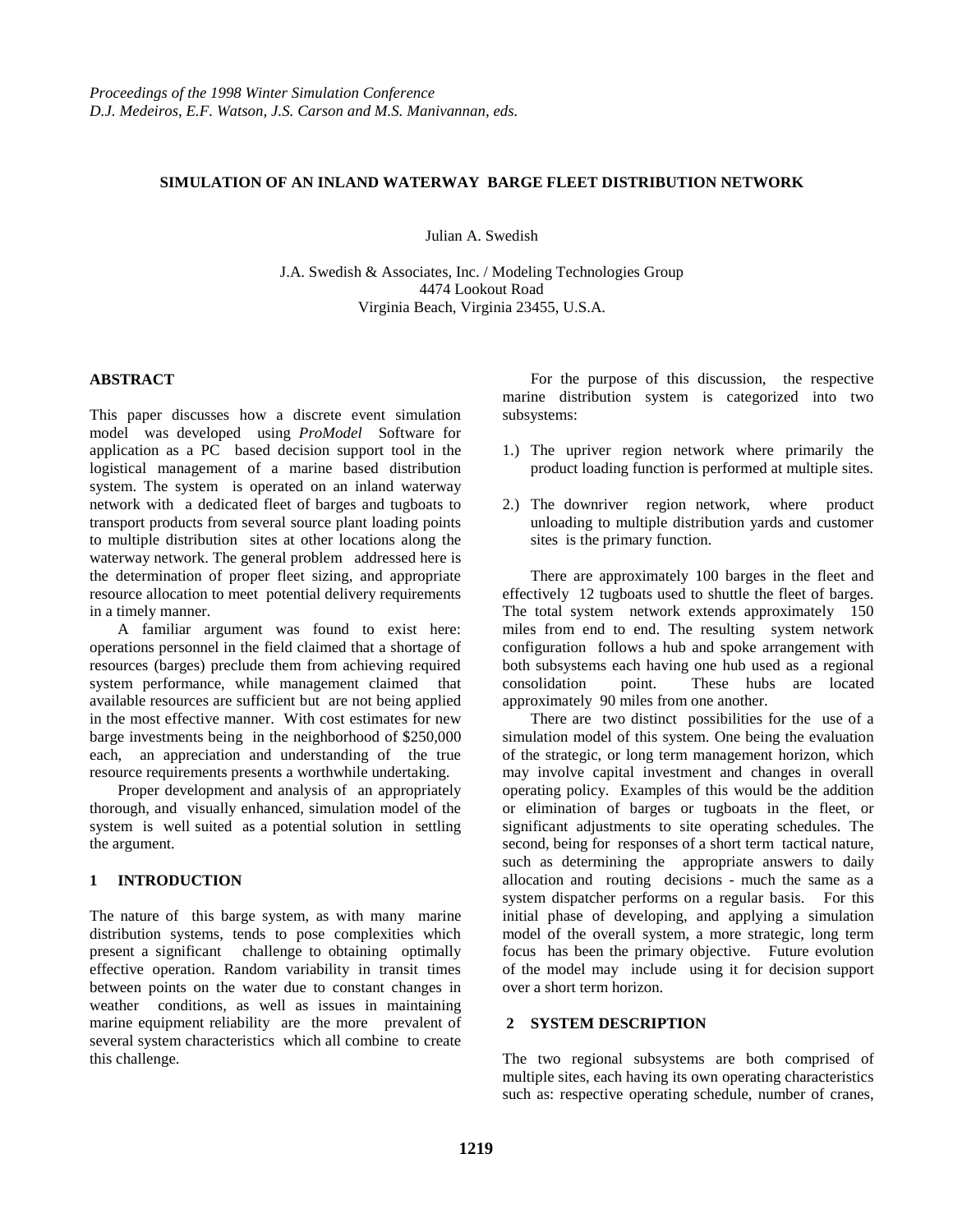equipment load / unload rate, and dock capacity. Furthermore, several of the upriver production sites load unique product offerings. A recent count resulted in the identification of over 50 different products for all production sites combined.

Some downriver unloading sites may require a varied mix of these products to be delivered at any given time; while others tend to consistently use predictable amounts of a certain product on a regular basis

The tugboats operate, for the most part, continuously around the clock, seven days per week. Certain larger (long haul) tugboats are primarily used for longer haul shuttles between the two subsystems, while the remaining smaller tugs are dispatched regionally in their respective subsystem. While the tugboats each have individual operating characteristics which differ somewhat, the characteristic of most significance in this situation is the number of barges which a given tugboat can handle at one time on any given waterway segment. This number has historically varied from one, to as many as nine barges at a time for a given tugboat.

The barges have respective characteristics in terms of capacity (measured in tons), and in some cases product class restrictions. Certain barges are also restricted to being used only in certain locations due to poor overall condition making them unsuitable for long distance transit.

#### **3 MODEL DESCRIPTION**

The *ProModel 4.0* software was found to be suitable for handling this system model. The desire to develop a thorough, visually descriptive and efficient simulation model having reasonable execution speed called for taking a well planned approach regarding the management of simulation events and integration / manipulation of data. The modeling structure of *ProModel 4.0*, which suggests a paradigm for putting objects in terms of *Entities*, *Locations*, and *Resources*, directly fits the components of the distribution system. The *Path Networks* module accommodates the transit aspects of time and capacity for each of the navigational waterway segments.

Barges were set up as *entities* and had attached associated attributes designated for capacity, identification number, and destination. In the case where barges were combined together for transit, the *Group* function was employed and a corresponding respective entity graphic for group size was also applied for visual accuracy in the animation.

A barge status code was devised for the model as an instantaneous point indicator of the status of each barge at any moment in the system. This indicator code was assigned as follows:

- 0 Barge empty in staging
- 1 Barge being loaded
- 2 Barge loaded and waiting for tugboat
- 3 Barge loaded in tow
- 4 Barge Arrived waiting to unload
- 5 Barge being loaded
- 6 Barge Unloaded waiting for tugboat
- 7 Barge empty in tow
- 8 Barge loaded in staging

Creating a single dimensional array with 100 cells corresponding to barge ID made for an elegant approach to address these instant status codes throughout a model run period. Also the posting of instantaneous status for every barge on the animation screen allows for monitoring a given barge or a certain group of barges during the simulation. A cumulative indication of the number of barges in a given status at any time is also directly provided.

Tugboats were defined as *Resources* in the model. Since the system generally employs three larger tugs for long haul transits, these were set up as one resource type of 3 units. The upriver network subsystem suggested the creation of a separate resource type with units corresponding to the smaller regional tugs. In a similar fashion the downriver network subsystem had its complement of local tugboats set up as yet another resource type. With this structure in place, the result was a prescriptive elemental domain for each of the three types of resources. This helped to provide a good head start in managing the resources appropriately in each of their networks.

Locations (load / unload sites) in the model were referenced to respective shift patterns. One of the issues surfacing as a significant "what-if" candidate included the question of what shifts to operate at several locations. Perhaps around the clock operation of some sites could be shown to be non cost effective under certain conditions. Or possibly one or two sites might be eliminated altogether, yielding a positive effect to the bottom line of the entire operation.

One particularly interesting approach for streamlining the model's efficiency came to light when it was found that intuitively modeling product in terms of common entity units created an unusually (and unnecessarily) large quantity of entities in the model at any given time. As is often the case, putting entities in a discrete form consistent with a common unit of measure can be the most intuitively direct approach in simulation modeling, however it can also be the farthest from the most efficient use of the simulation engine. In this case, a common industry measure of the product is often given in units of tons. It logically follows that one might model the system with an entity being equivalent to a ton of product / material. While a workable approach, the entity volume was found to be several orders of magnitude greater than necessary. A more appropriate solution was found whereby an entity was equated with a given product load at each site. A generic routine with a simple load calculation and rate algorithm